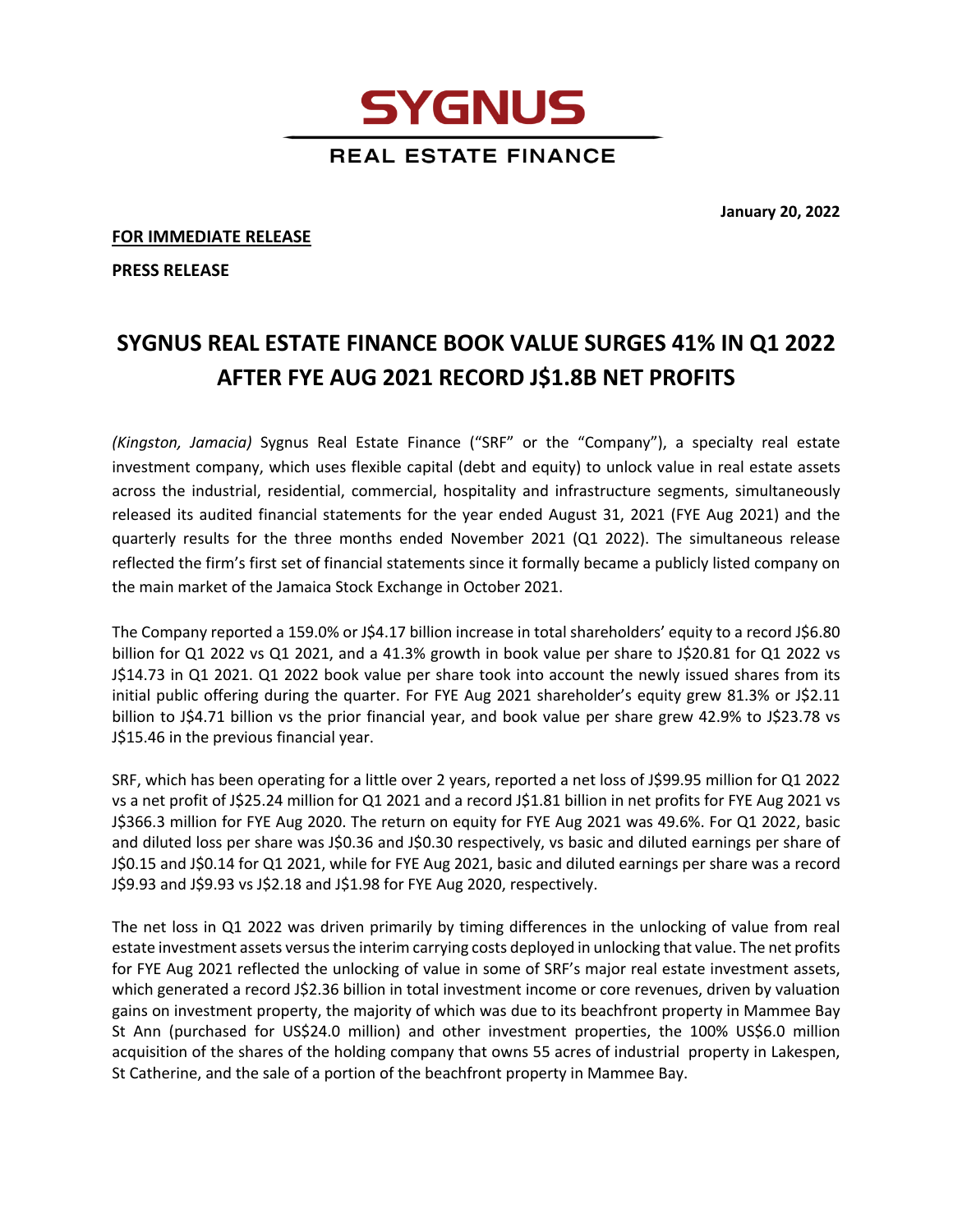## **SYGNUS**

## **REAL ESTATE FINANCE**

The Q1 2022 results were underpinned by a 50.6% growth in the fair value of real estate investment assets to a record J\$9.26 billion vs J\$6.15 billion in Q1 2021, while the FYE Aug 2021 results were underpinned by a 46.0% increase to J\$8.69 billion vs J\$5.96 billion for FYE Aug 2021.

During Q1 2022, SRF secured financing for and began construction of the J\$3.70 billion 9-storey One Belmont commercial tower on Belmont Road, which was 8% completed and on track for completion in April 2023. Despite the global COVID-19 pandemic, SRF is seeing very strong demand from marquee corporate clients for long term lease of floors and is currently negotiating letters of intent with a number of these prospective tenants.

The 32,553 sq ft Spanish Penwood industrial warehouse project, which will be the new headquarters for IMCA Jamaica, the agents for the Caterpillar dealership, was 17% completed and on track for a July 2022 completion. SRF is currently at the schematic design and detailed design phase of the value creation process for the Mammee Bay investment property, being led by a world-renowned international consortium of architects, engineers and professionals in the hospitality industry, with the next key decision date set for May 2022. The master plan and feasibility study for the Lakespen industrial properties was completed, and SRF is about to embark on the detailed design phase led by a world-renowned international consortium of architects, engineers and professionals in the industrial industry. The Company completed the US\$6.5 million purchase of the 3.2-acre former French Embassy on Hilcrest avenue during Q1 2022 and is working with its partners to optimize the strategy to unlock the optimum value from this real estate asset.

As at Q1 2022, SRF's investments were allocated across 9 sub-categories of real estate, with the largest allocation to hospitality – investment property with 32.0% (Mammee Bay), industrial-investment property with 24.0% (Lakespen Holdings) and commercial-investment property with 16.0% (includes Former French Embassy).

SRF's capital was allocated across four investment categories, namely property investments at 72.0%, real estate investment notes (REINs) at 17.0%, development at 6.0% and investment in joint venture at 5.0%

*"SRF has established itself as a value added real estate investor in the alternative investment space, applying flexible capital to unlock value in all forms of real estate assets. In only 2 and a quarter years, the company, which started out with J\$2.08 billion in share capital, has grown shareholder's equity to J\$6.80 billion, and grown book value to J\$20.81 per share versus J\$13.40 per share at the time of its 2019 private placement, a 55.3% increase. SRF is still in the early stages of its investment life cycle, which averages 3 to 5 years. Thus, given the diversification and quality of its real estate investments, spread across hospitality, industrial, commercial and residential assets, there is substantial additional value to be realized from these assets over the next 2 to 3 years. Despite the COVID-19 pandemic and disruptions in the logistics supply chain, SRF has significantly advanced its various real estate investment projects such as the Spanish Penwood warehouse project, the One Belmont commercial office project and residential investments such as Ocean's Edge, Norbrook Wasser and Surreal at the Sugar Mill. The residential investment projects are*